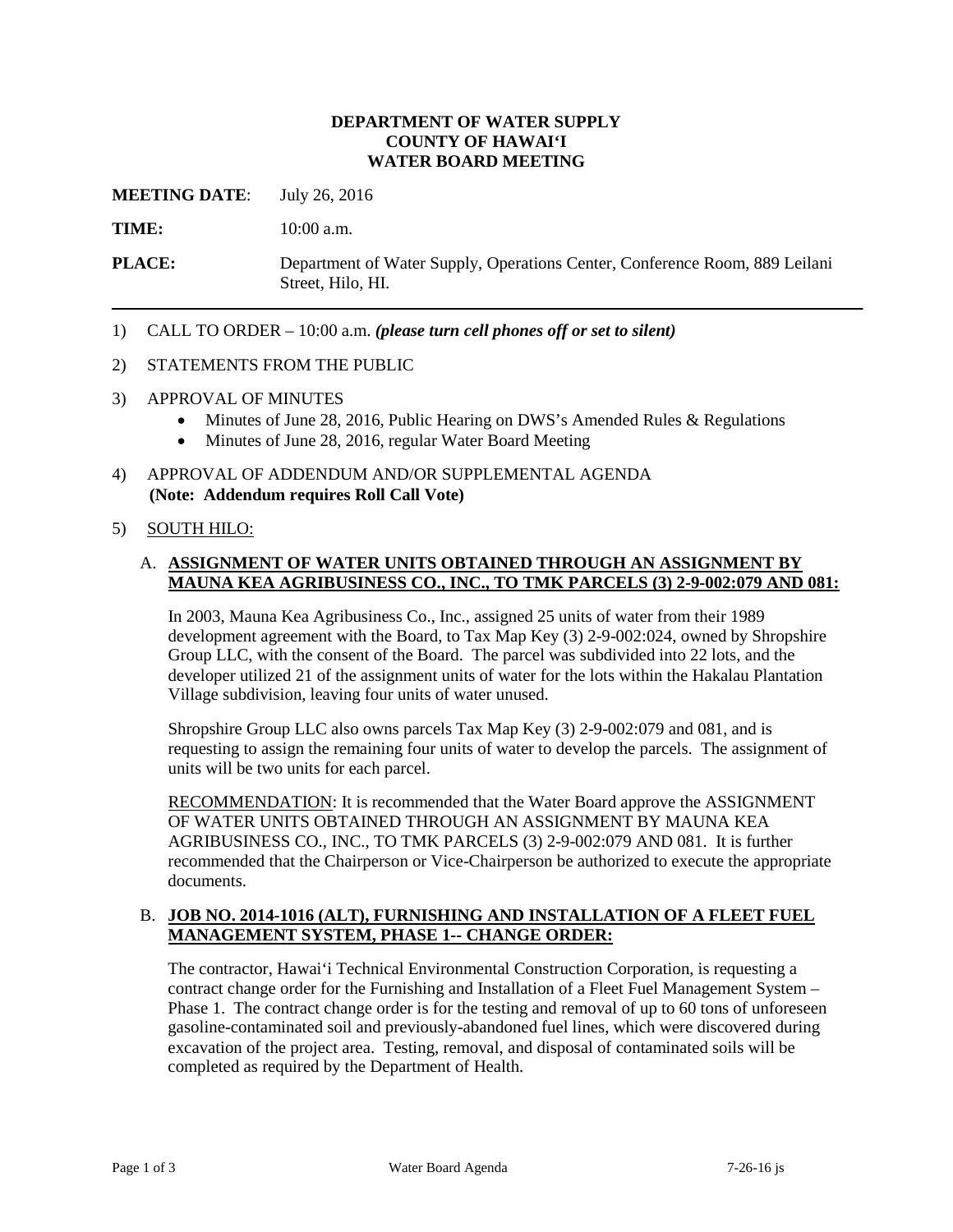The change order also includes work to backfill the excavated area, and to restore the asphalt and concrete to their original condition. This additional work is based on an unforeseen condition and is beyond the original scope of the contract.

| \$156,600.00 |
|--------------|
| \$80,000.00  |
| \$6,900.00   |
| \$69,700.00  |
|              |

 The contractor is also requesting a time extension of 138 calendar days. Staff has reviewed the request by Hawai'i Technical Environmental Construction Corporation, and finds the additional contingency amount and additional 138 calendar days to be acceptable.

The additional funds will come from the CIP budget.

RECOMMENDATION: It is recommended that the Board approve an increase in contingency of \$80,000.00 for a total contract amount of \$156,600.00, and a contract time extension of 138 calendar days to Hawai'i Technical Environmental Construction Corporation, for JOB MANAGEMENT SYSTEM – PHASE 1. If approved, the contract completion date will be NO. 2014-1016(ALT), FURNISHING AND INSTALLATION OF A FLEET FUEL revised from May 2, 2016, to September 16, 2016.

### 6) MISCELLANEOUS:

# A. DEDICATIONS:

 system has been constructed in accordance with the Department's standards, and is in acceptable The Department has received the following document for action by the Water Board. The water condition for dedication.

**1. DEED** (Honoka'a Tank Site) Grantor: Honoka'a Plantation Cottages, LLC Tax Map Key: (3) 4-5-010: 121

 the approval of the Corporation Counsel, and that either the Chairperson or the Vice-Chairperson RECOMMENDATION: It is recommended that the Water Board accept this document subject to be authorized to sign the document.

# B. **VEHICLE AND EQUIPMENT BID NO. 2015-10, FURNISHING AND DELIVERING VEHICLES AND EQUIPMENT TO THE DEPARTMENT OF WATER SUPPLY:**

 The contractor, Orchid Isle Auto Center, is requesting a contract time extension of 123 calendar days for Part H (1-Ton Dump Truck) of the subject project. The dump truck was in Kansas City auctioning off the damaged truck, which is not available for the Department of Water Supply to waiting to be transported to Hawai'i when a hail storm damaged the truck. Ford will be purchase at a discounted price.

 Orchid Isle Auto Center will be reordering a new dump truck to replace the damaged one. All of the other vehicles under this contract have been received by the Department of Water Supply.

Staff has reviewed this request and finds it to be acceptable under Section 8.8 of DWS's "General Requirement and Covenants," dated 1986.

RECOMMENDATION: It is recommended that the Board approve a contract time extension to Orchid Isle Auto Center of 123 calendar days for VEHICLE AND EQUIPMENT BID